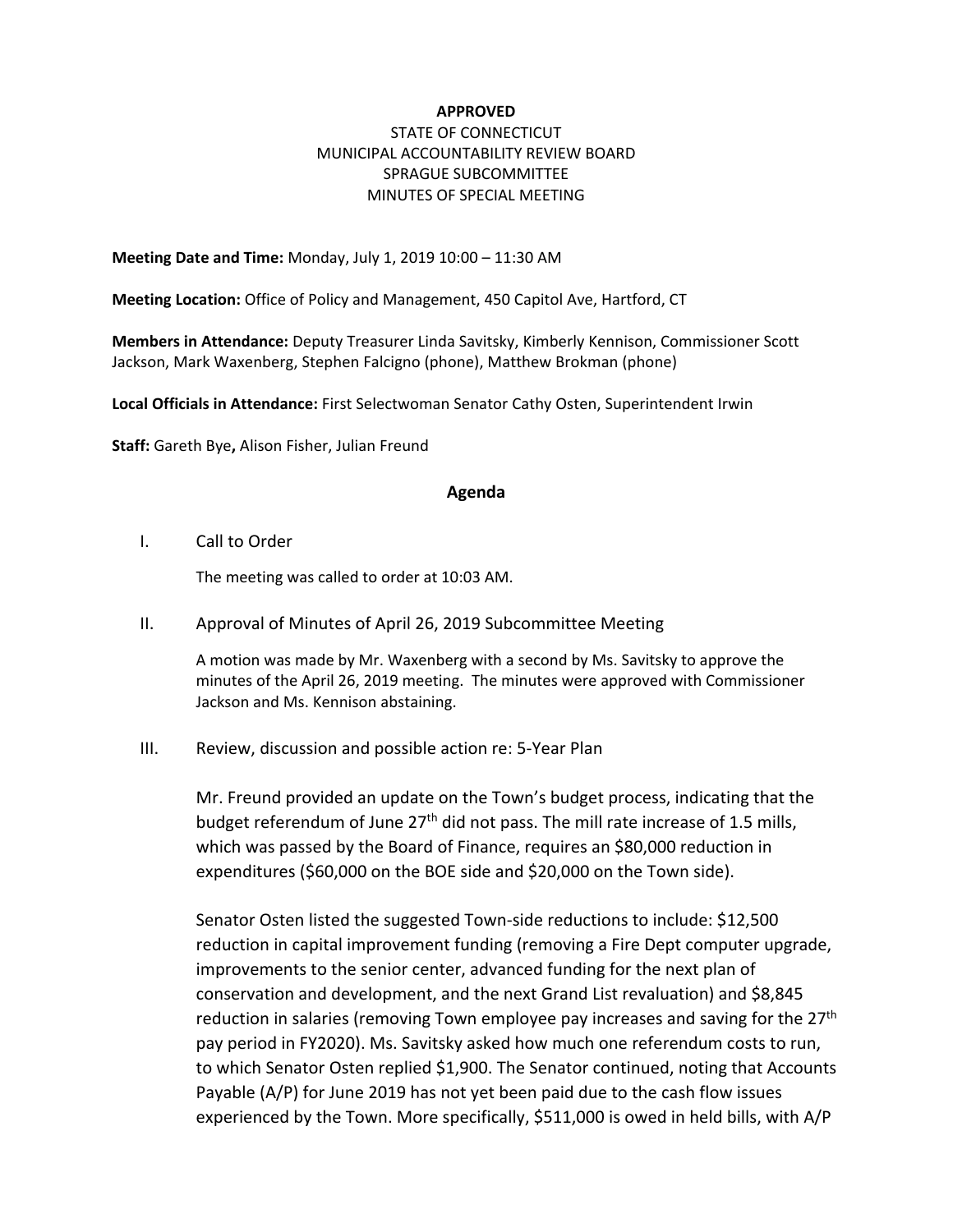increasing by about \$40,000 each day. Additionally, \$489,000 is owed in held BOE bills.

Mr. Falcigno asked if there is a way to reduce hours at the library or senior center, rather than closing them entirely. Senator Osten responded that all City offices are already closed on Friday, but that an additional day could be considered. Ms. Kennison asked if the BOE has been able to determine the reductions that they will need to make. Superintendent Irwin responded that they are considering offsetting some costs to grants (should cover about \$50,000) and refilling open positions at lower levels. Commissioner Jackson asked about consolidation of classroom to reduce costs. Superintendent Irwin stated that the new multi-age classrooms are consolidated.

Ms. Savitsky asked what the BOE is planning to do regarding business office staffing. Superintendent Irwin responded that they are meeting with an experienced business manager this week and that the BOE has hired an interim Superintendent, who has served as interim Superintendent for Sprague before.

Commissioner Jackson asked for more information regarding health insurance, to which Senator Osten responded that all insurance costs, except general town (employee medical), went down this year. The Town and BOE employees are insured by the state Partnership Plan and are offered a \$3,000 stipend if they don't take insurance through the Town.

Mr. Waxenberg asked about the issue regarding school choice. Superintendent Irwin responded that the BOE asked the State to let the students who are currently enrolled in the program to age out, not pay the transportation, and sunset the program going forward. He also recognized the complications with this plan in regard to students receiving special education services. Mr. Waxenberg suggested that an analysis be completed of moving all students to Norwich Free Academy (NFA), which could be more cost-effective. Senator Osten commented that NFA poses its own challenges in that it is a college-bound school, and many children from Sprague are not college-bound students. However, she noted, NFA has recently been including trade school options for students. Mr. Waxenberg suggested that Town officials speak with the Trustees at NFA regarding the needs of the community, as the demographics of Norwich and its surrounding towns have changed.

Senator Osten requested assistance in maintaining continuity for BOE leadership, since there will be vacancies. She reported that the Teachers' Retirement Board (TRB) informed her that an educator has to be retired for 6 months before they can come back to work, unless the district in need is a priority school or has a special